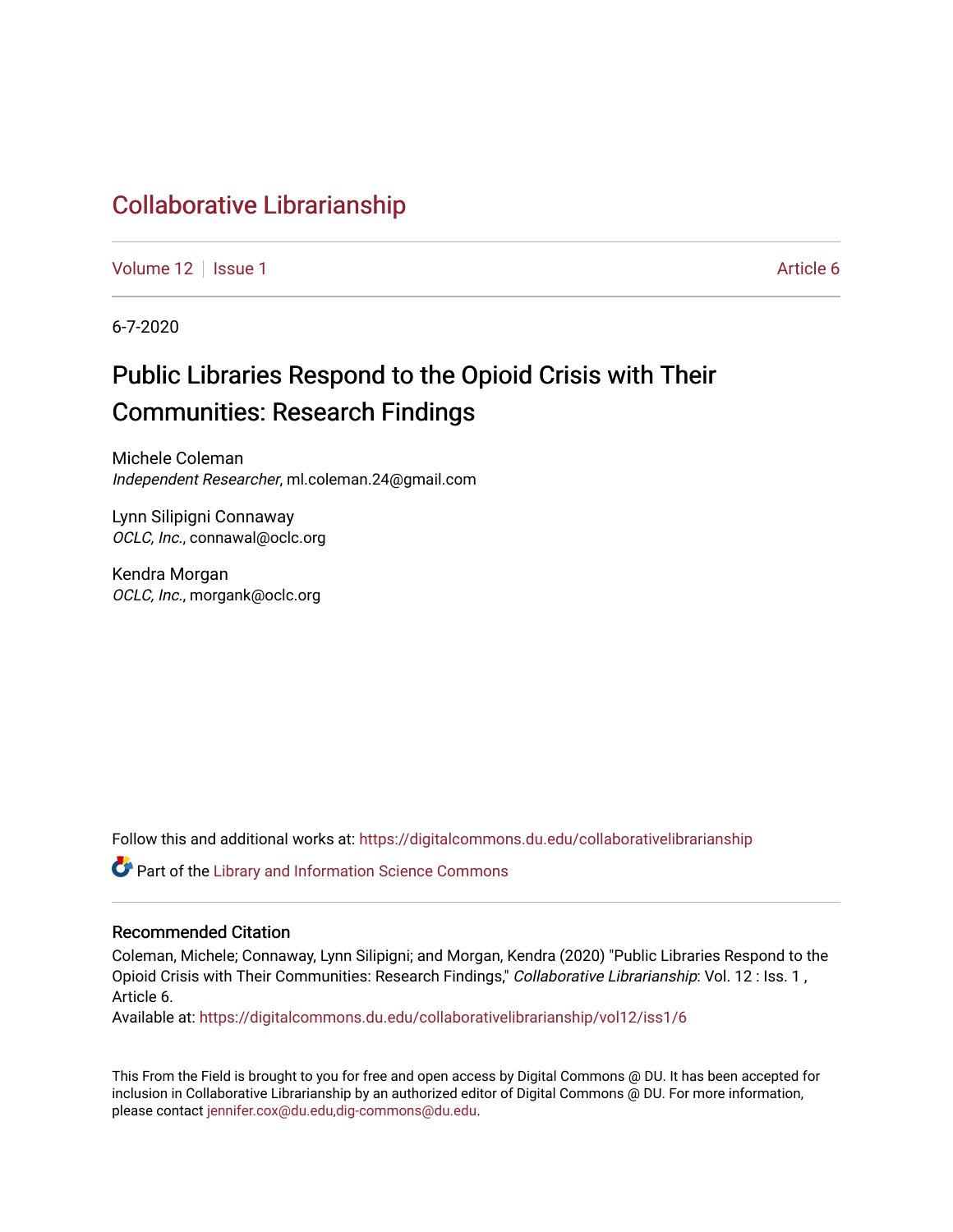# Public Libraries Respond to the Opioid Crisis with Their Communities: Research Findings

# Cover Page Footnote

This project was made possible in part by the Institute of Museum and Library Services (project LG-00-18-0298-18). The views, findings, conclusions or recommendations expressed in this article do not necessarily represent those of the Institute of Museum and Library Services.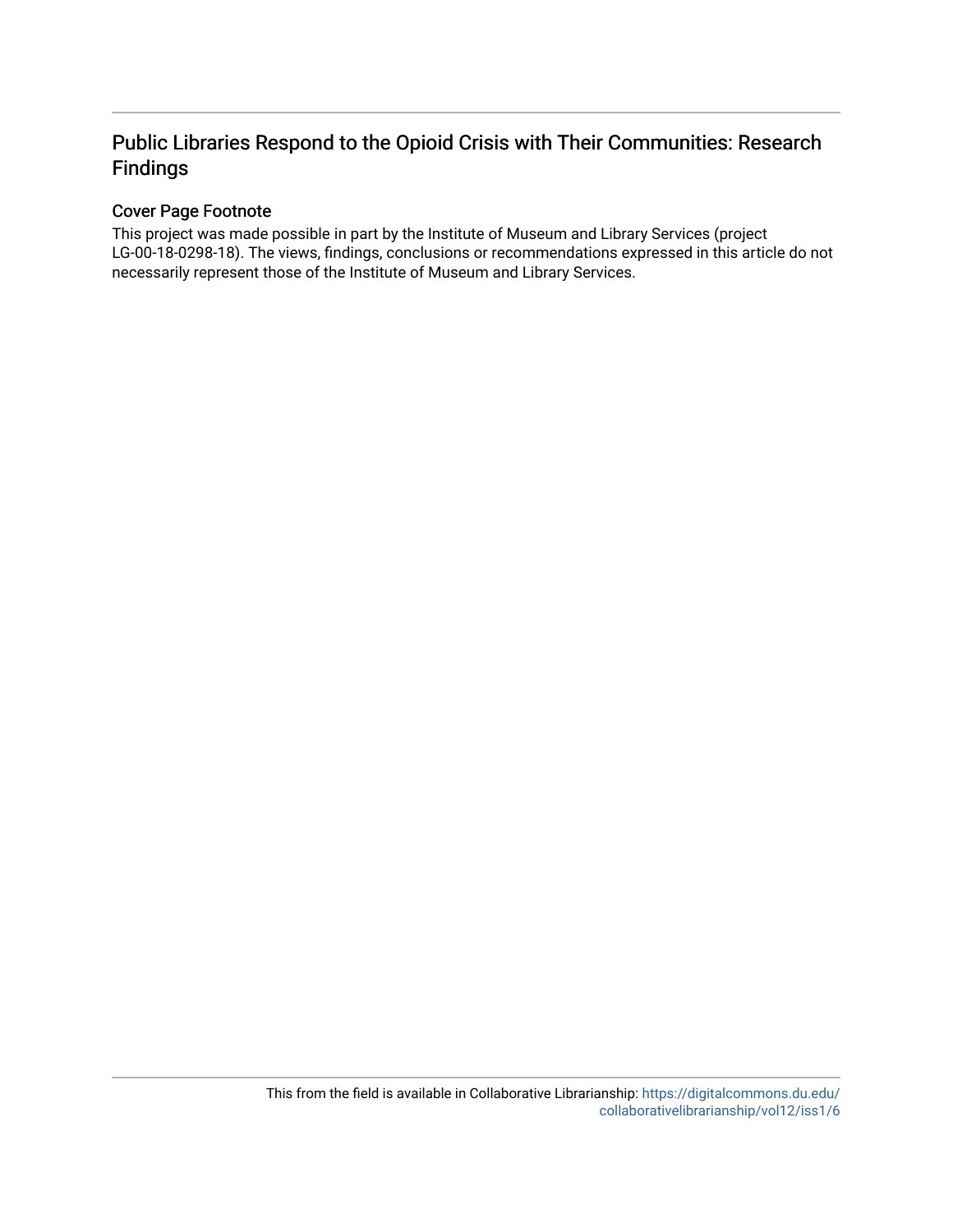# *From the Field*

# Public Libraries Respond to the Opioid Crisis with Their Communities: Research Findings

Michele Coleman [\(ml.coleman.24@gmail.com\)](mailto:ml.coleman.24@gmail.com) Independent Research Associate

Lynn Silipigni Connaway, PhD [\(connawal@oclc.org\)](mailto:connawal@oclc.org) Director of Library Trends and User Research, OCLC

Kendra Morgan [\(morgank@oclc.org\)](mailto:morgank@oclc.org) Senior Program Manager, WebJunction, OCLC

#### **Abstract**

The nation is experiencing an ongoing opioid epidemic, and communities across the country are feeling the epidemic's impact. Public health and human service organizations, professional associations, and nonprofits continue to implement responses to stem the rising overdose deaths; public libraries, too, are a part of this response. This article is the follow-up to *Public Libraries Respond to the Opioid Crisis in Collaboration with Their Communities: An Introduction* [\(Collaborative Librarianship, volume 11, Issue 1, 2019\)](https://digitalcommons.du.edu/collaborativelibrarianship/vol11/iss1/8/), and identifies, synthesizes, and shares knowledge and resources that will help public libraries and their community partners develop effective strategies to work together to address the opioid epidemic in America. Eight public libraries and their respective community partners participated in this research study, which is based on interviews with library staff, library board members, staff at community partner organizations, and members of the community. This article highlights the findings from the eight case study sites selected to participate in this research and provides an overview of the partnerships formed and the resources and programming developed to meet community needs.

Keywords: libraries, opioids, opioid, community, response, partnership

#### **Introduction**

Public libraries are respected local institutions that connect community members to credible, accurate information and services. Libraries offer neutral public spaces open to all, with support from service-oriented staff deeply committed to their communities. As local anchor institutions, libraries are leveraging these assets in

response to the opioid crisis that has gripped the country. Because public libraries are public buildings, including for those who may be in crisis and looking for a safe space, more library staff are finding themselves on the front line of this public health epidemic. High-profile national news stories have featured libraries' responses, such as providing information on addiction, prevention, treatment, and recovery

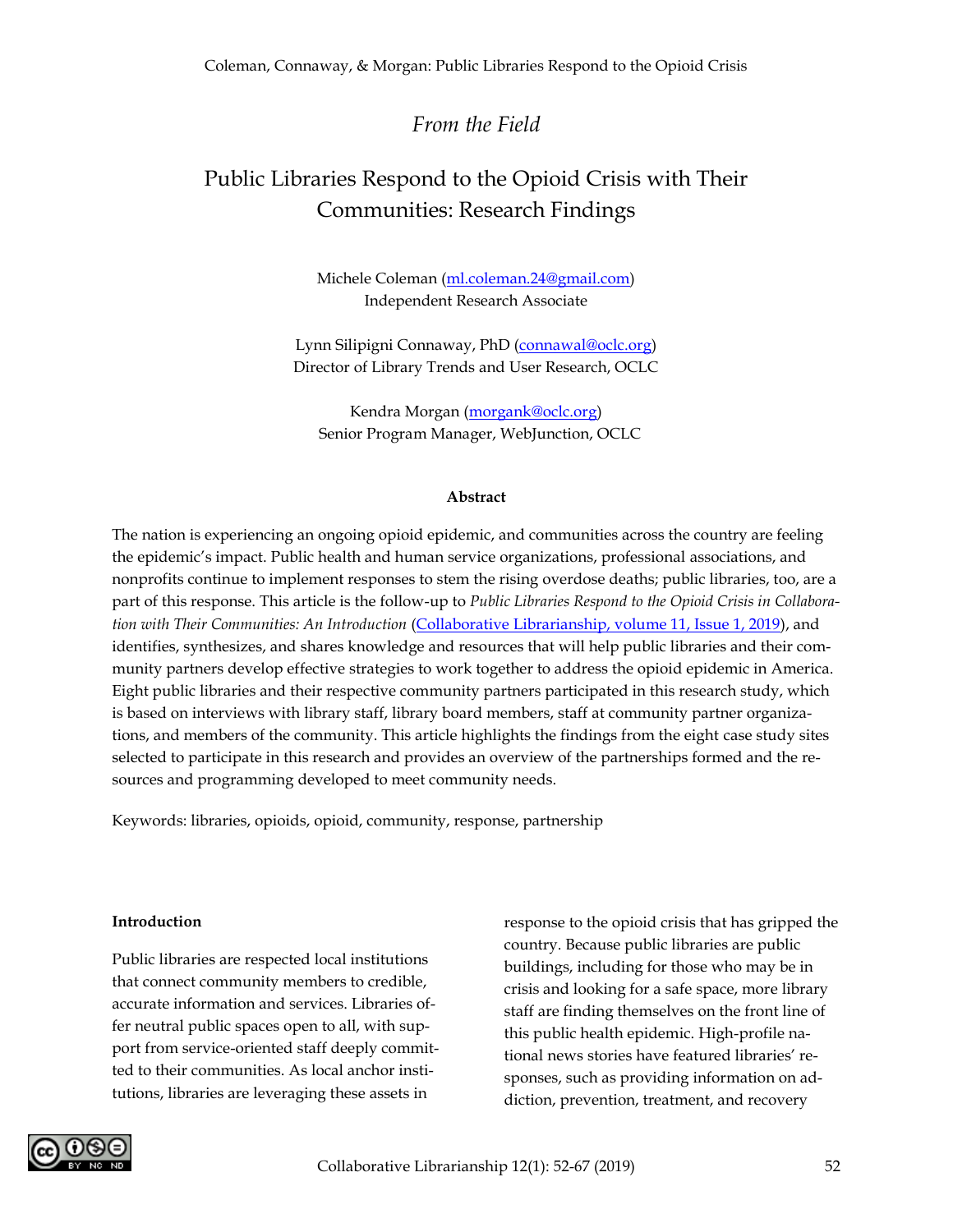support or training staff to use the drug naloxone to help reverse overdoses. Together with community partners, public libraries are providing critically needed information and services, organizing education and training events, and supporting prevention and recovery efforts.

With a goal of helping to support public libraries during this crisis, OCLC, a global library cooperative, and the Public Library Association, a division of the American Library Association, sought to identify how public libraries are responding to the opioid crisis locally. This research is made possible through a National Leadership Grant (project number LG-00-18- 0298-18) from the Institute of Museum and Library Services. All of the participating case study libraries worked with partners to deliver opioid-related programming and services to the public. This article provides an overview of the eight case study locations, emerging practices of how libraries are responding to the crisis in collaboration with their partners, and perceived impact of the initiatives. It also discusses both the opportunities and the barriers that libraries should consider when deciding how to fulfill their role as a community resource during a public health crisis.

The summary report for this project contains additional details regarding the research methodology, limitations of the research, details of the library response activities, and challenges and successes of the programs.<sup>1</sup>

#### **Methods and Research Limitations**

To be considered for a case study, a library was required to have implemented opioid response activities in the past six months, worked in conjunction with a partner in the community on the opioid response activities, and be offering opioid response activities directly to the public.

The research sites were selected based on a purposive sampling methodology that included factors such as geographic location, community

size, demographics, and variation in response activities. The rate of uninsured individuals, the opioid prescribing rate, and the number of overdose deaths in the community also were considered. The final list of participating libraries is not representative of all communities, but it is meant to be diverse and provide examples of programs and services that could be adapted by libraries of all sizes to fit local capacity.

Sixty-four semi-structured face-to-face and telephone interviews were conducted across all eight sites during January-June 2019. As with any case study research, these interviewees represent a small number of the potential respondents at their organizations and therefore their experiences cannot be generalized as the experience for the entire organization. While most interviewees were supportive and positive about their experiences and the need for this work, there are likely other individuals at their organizations with differing opinions and experiences.

# **Case Study Sites**

Each of the case study libraries, their opioid response activities, and surrounding community demographics are described briefly. The communities served ranged in size from 16,068 to 878,380 people; were rural, urban, and suburban; and were intentionally spread geographically throughout the country (see Figure 1), along with purposely selecting sites that varied in other demographic factors. The same sources were used for the library data,<sup>2</sup> community demographics and uninsured rate,<sup>3</sup> unemployment  $data$ ,<sup>4</sup> opioid prescribing rates,<sup>5</sup> and opioid overdose rates.<sup>6</sup> For the complete case studies, please visit the project website

[\(https://www.oclc.org/research/publica](https://www.oclc.org/research/publications/2019/oclcresearch-public-libraries-respond-to-opioid-crisis/supplemental.html)[tions/2019/oclcresearch-public-libraries-re](https://www.oclc.org/research/publications/2019/oclcresearch-public-libraries-respond-to-opioid-crisis/supplemental.html)[spond-to-opioid-crisis/supplemental.html\)](https://www.oclc.org/research/publications/2019/oclcresearch-public-libraries-respond-to-opioid-crisis/supplemental.html).

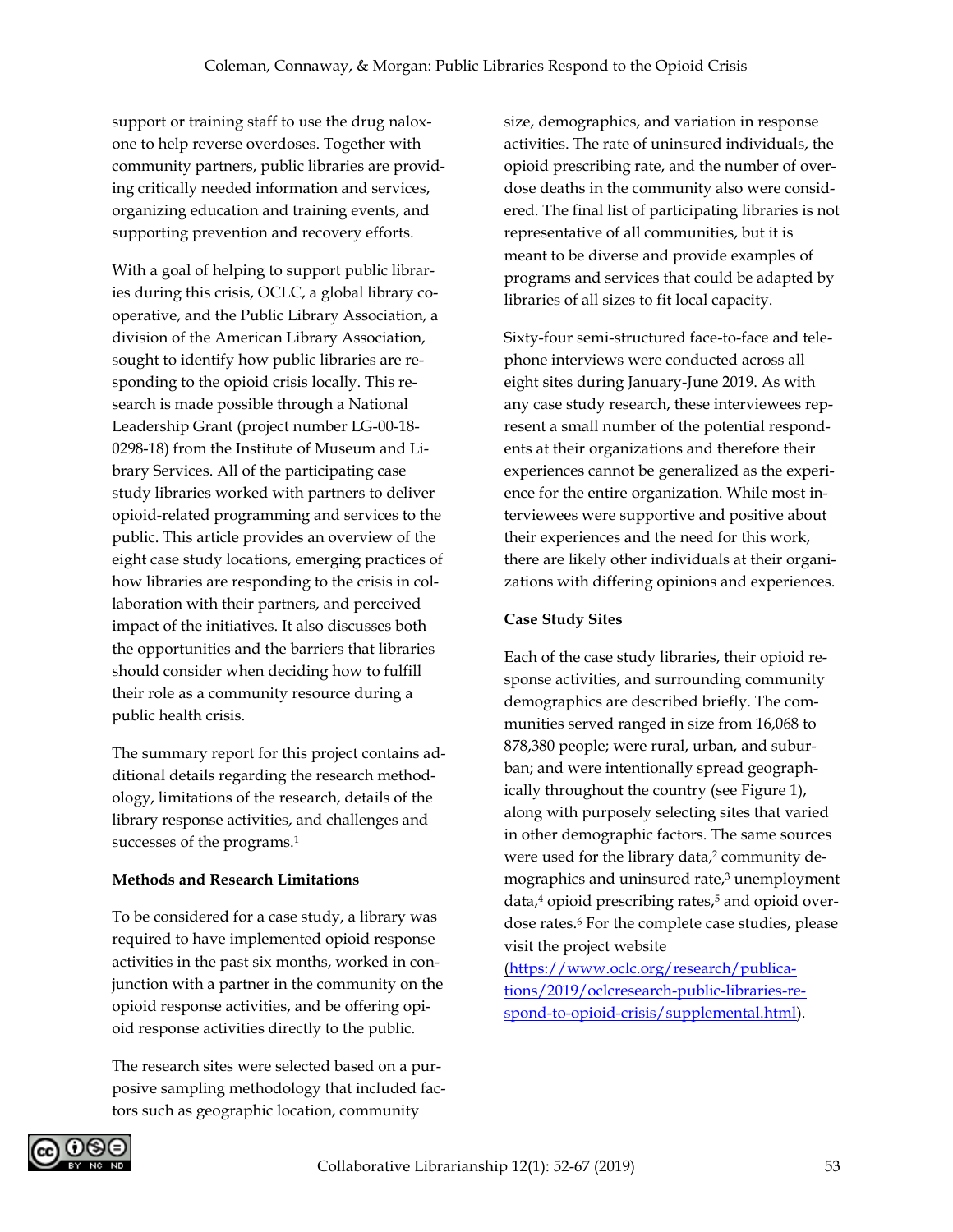#### **FIGURE 1.** Case study locations



#### *Barrington Public Library, Rhode Island*

Barrington Public Library (BPL) serves the small town of Barrington, Rhode Island, which is about a thirty-minute drive from the state's capital, Providence. BPL's one building serves a population of 16,068, has seven librarians, and received 186,819 patron visits last year. The

population is almost entirely White, is highly educated, and has a high median household income of \$117,408. The uninsured rate is very low at 1.9%, and the county has a relatively low retail opioid prescribing rate at 39.7 per 100 people, yet the state of Rhode Island has experienced a 2.5-fold increase in the number of overdose deaths since 2009.<sup>7</sup>

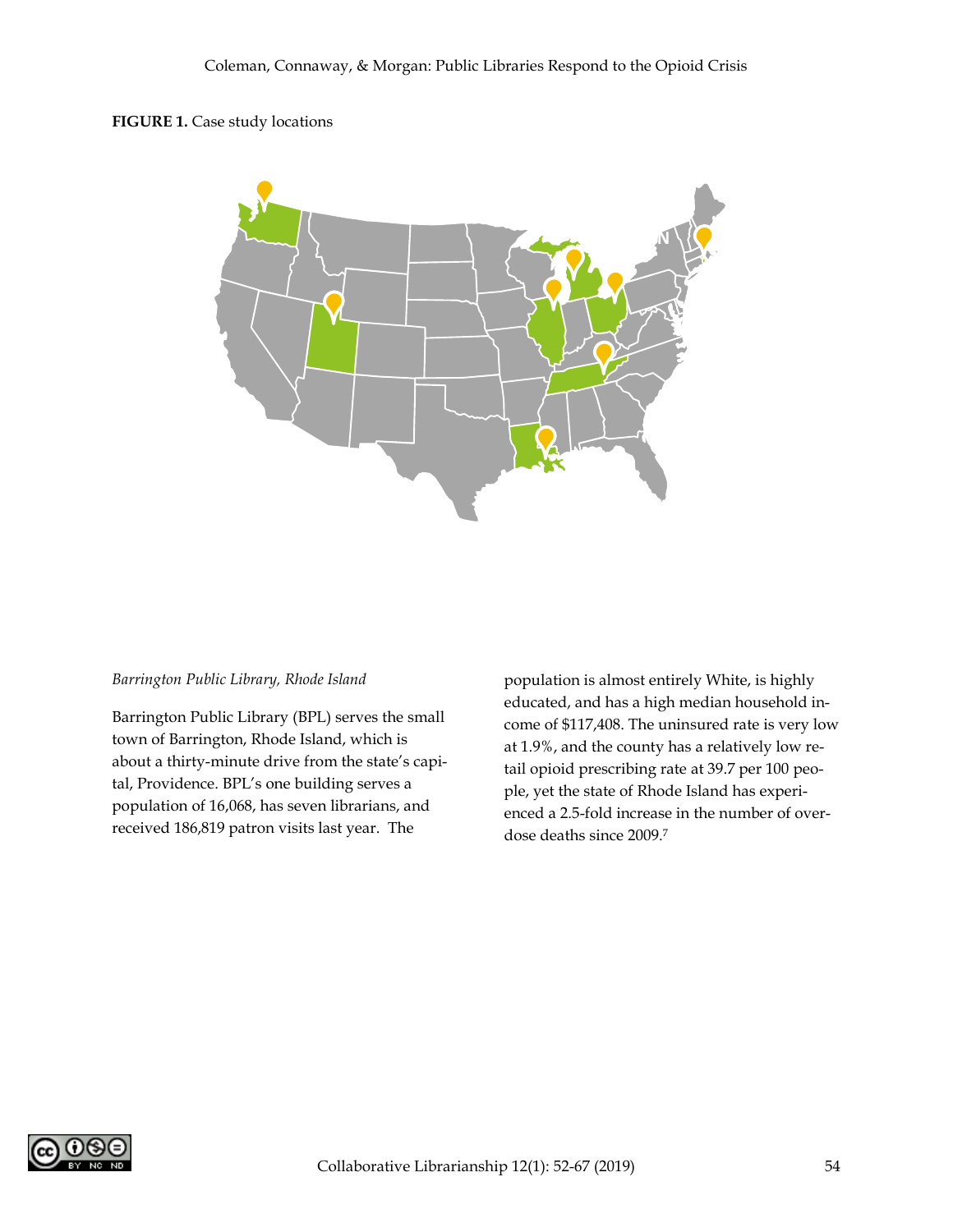

**Figure 2.** Flyer promoting an "It's Time We Talk" event. Photo courtesy of Barrington Public Library.

To begin to address this increase, BPL and their partners at Barrington Adult Youth Team (BAY Team), which is the community's substance abuse coalition, developed programming to address wellness. Prior to planning any

opioid response activities, the BAY Team sought to understand how the opioid prevention activities would be received by the Barrington community through a community needs assessment. They concluded that the community was not yet

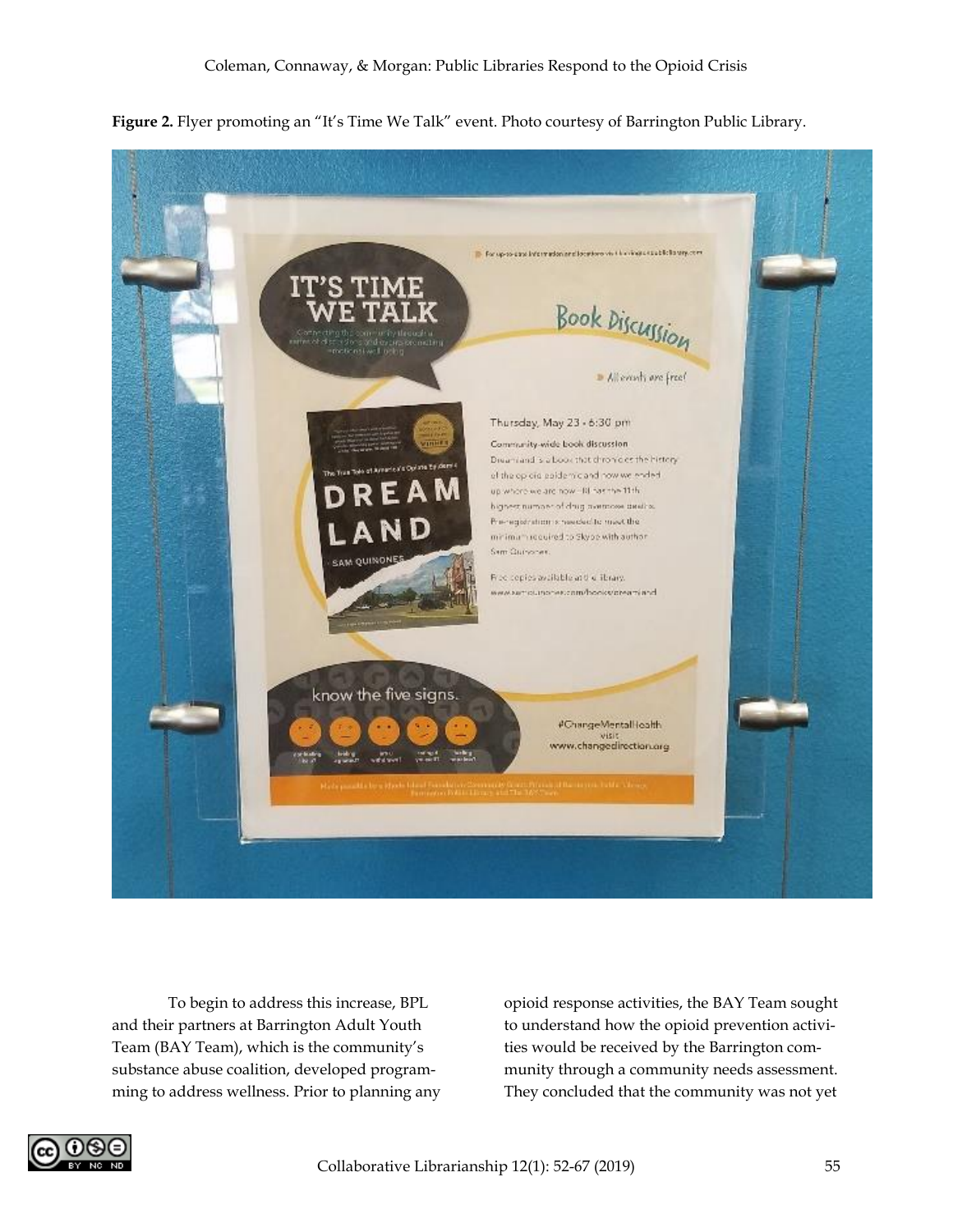ready for a program specifically focused on opioids because of stigma against those who misuse or abuse substances. Instead, the team decided to educate and engage the community through a series called "It's Time We Talk," which incorporates substance misuse issues under the umbrella of wellness, and begins to tackle the stigma associated with these issues. BPL offered a robust six-month program of events including, but not limited to, a community discussion of the book, *Dreamland: The True Tale of America's Opiate Epidemic* (Quinones, 2015), a study night for teens, Mental Health First Aid Training to teach the skills to respond to the signs of mental illness and substance use in youth, film screenings related to substance use disorders and mental health, and naloxone training for the public and BPL staff.

#### *Blount County Public Library, Tennessee*

Blount County Public Library (BCPL), located in Blount County, Tennessee, reports approximately 390,000 patron visits annually at their location that serves 128,670 people. The county is comprised of mostly White populations and has similar to national averages of median income, poverty rate, and uninsured rates. It does, however, have a higher than national average opioid prescribing rate at 80.2 per 100 people.

BCPL is working to address the opioid crisis in its community by partnering with the local Recovery Court to provide Life Skills Curriculum to Recovery Court participants. Recovery Court is an alternative sentencing program offered to nonviolent offenders with a history of drug and alcohol abuse with the goal of lowering habitual criminal activity. The library collaborated with Recovery Court to develop the curriculum program to teach participants the skills necessary to succeed in their lives and in the community. Participants attend a regular schedule of classes at the library, with each two-hour session combining education and counseling into a single meeting. The curriculum covers communication, finance, social health, physical health, nutrition, personal appearance, and career development.

BCPL and Recovery Court program staff also conduct outreach to key service organizations and community stakeholders who are addressing recovery and addiction education. This outreach allows staff to continue to build community connections and support for participants while also reducing stigma participants in this program might feel. Recovery Court participants often will speak at schools or at local events to share their experiences with the program and increase community awareness.

# *Everett Public Library, Washington*

Everett Public Library (EPL) is located in Snohomish County, Washington State, about 30 minutes north of Seattle. The two library locations serve 109,800 patrons, seeing about a half million visits per year. Everett has approximately two-thirds White populations, 15% Hispanic or Latino populations, and 9% Asian populations. It also has close to national averages for median household income, uninsured rate, poverty rate, and opioid prescribing rates. In 2016, Snohomish County represented approximately one out of every six heroin deaths in Washington state. As a result, the county declared the opioid crisis a life-threatening emergency and activated the emergency management system.<sup>8</sup> The Snohomish County Health District estimated 5,000 to 10,000 people in the county have opioid use disorder and that another 35,000 to 80,000 people are misusing opioids.<sup>9</sup>

In response, EPL was one of the first library systems in Washington state to offer optional naloxone training to its staff, in partnership with the Snohomish County Human Services Department's Behavioral Health Division. At least one patron was successfully revived from an overdose as a result of this training. The library holds monthly resource days where local service organizations offer information to community

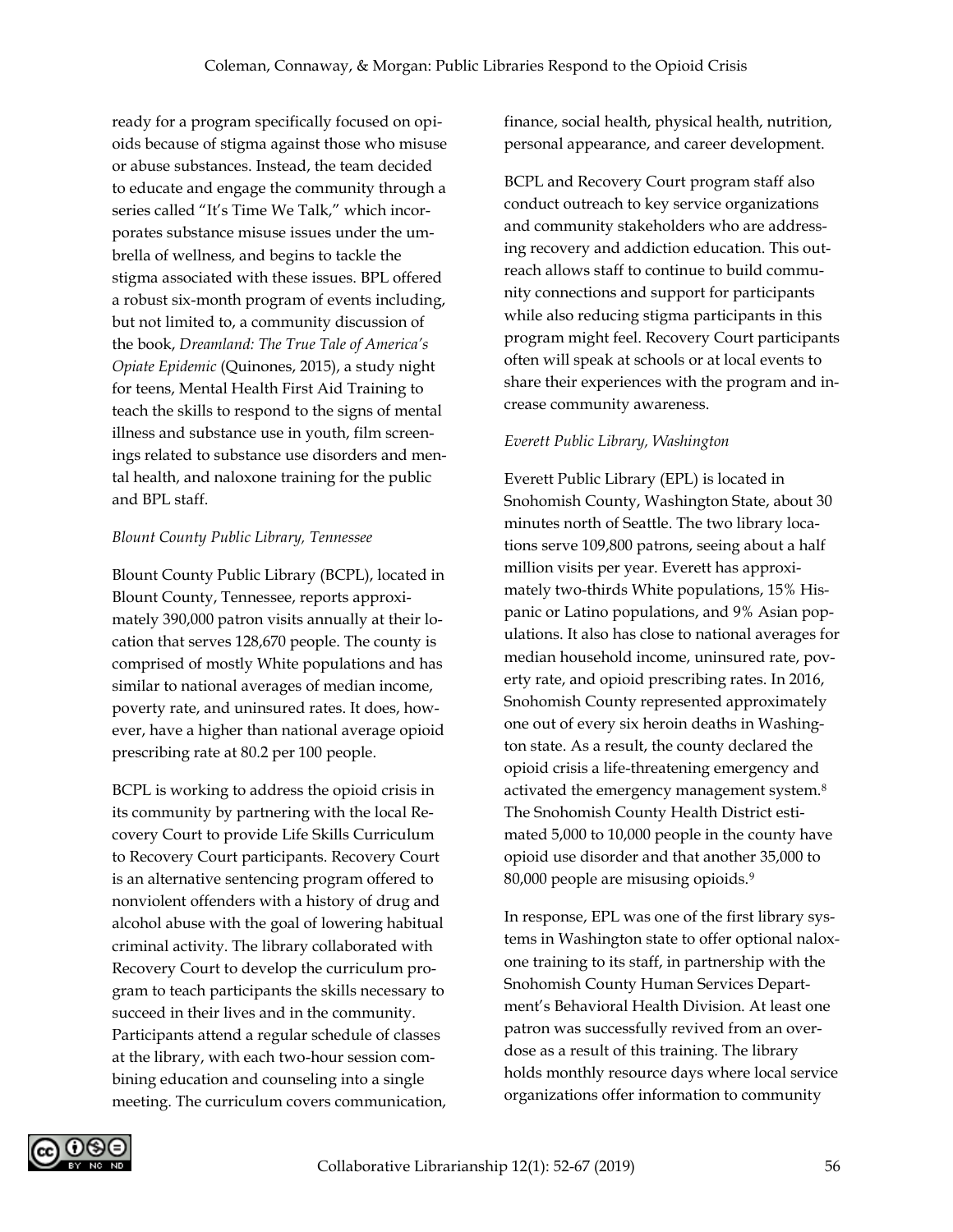members about social services such as housing, health care, employment, and substance abuse treatment. EPL hosted community events highlighting books related to the opioid crisis (e.g., *American Fix: Inside the Opioid Addiction Crisis and How to End It*, by opioid survivor Ryan Hampton, 2018) and author speaking events focused on substance use as part of the Everett

Reads! community-wide reading program (e.g., *Beautiful Boy: A Father's Journey Through His Son's Addiction* by David Sheff, 2008). EPL has added sharps containers for needle disposal onsite, made the bathroom stall height shorter so security could more easily see in if there was a problem, and added windows to the main doors to the bathrooms to increase visibility for safety.

**Figure 3.** Author, David Sheff at a library event. Photo courtesy of Everett Public Library.



#### *Kalamazoo Public Library, Michigan*

Kalamazoo Public Library (KPL) serves 116,445 patrons in Kalamazoo, Michigan via its one central and four branch locations, receiving more than 600,000 visits per year. The community is comprised of approximately 70% White populations, 20% Black or African American populations, and 7% Hispanic or Latino populations. The community has a median household income that is less than the national average at \$40,749

and a higher than national average poverty rate at 26%. It does, however, have a comparable to national average uninsured rate and opioid prescribing rate.

To begin to address the rising opioid crisis in their community, KPL partnered with the Recovery Institute of Southwest Michigan, which provides peer navigators to the library. These peer navigators offer support and social service navigation for patrons experiencing substance

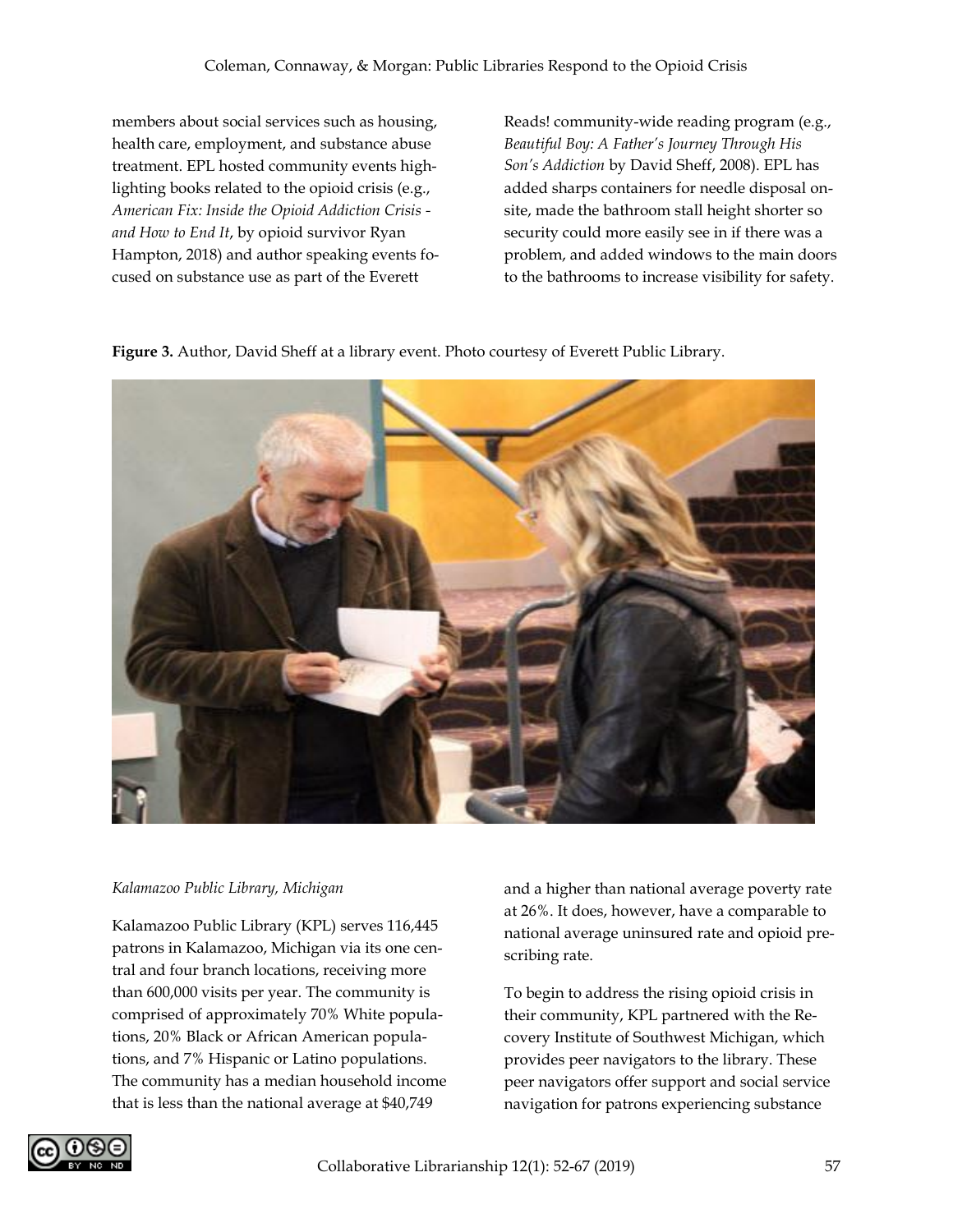use disorder, homelessness, or other challenges. The Recovery Institute peer navigators work onsite at the library and serve as a resource to help the public, just like other library staff. The navigators connect patrons to recovery and other community services and offer direct support. Awareness of the program is generated through word-of-mouth and by making contact in-person when peer navigators walk around in the library and introduce themselves to patrons. Much of the success of KPL's use of the peer navigator program can be attributed to the motivated partnership between KPL and the Recovery Institute. From the start, Recovery Institute staff jumped in to offer their services for free to help get the program up and running.

In addition to the peer navigator program, library staff have the option to become trained in the administration of naloxone, the opioid overdose antidote, and there are sharps containers in the bathrooms to allow for safe needle disposal. Staff also began distributing comfort kits with items such as shampoo, deodorant, and snacks to community members in need.

#### *New Orleans Public Library, Louisiana*

New Orleans Public Library (NOPL), located in the city of New Orleans, Louisiana, serves a

population size of 393,292 at fifteen locations throughout the city, receiving more than 1.6 million visits per year with 140 librarians and 52 other staff. The city is comprised of 60% Black or African American populations and one third White populations. The city has a lower than national average median household income at \$38,721 and higher than average poverty rate at 25% but has similar to national average uninsured rate and opioid prescribing rates. The number of Orleans Parish general drug overdose deaths was 405 people per 100,000 from 2015 through 2017.

To address the high overdose death rate, NOPL partnered with the New Orleans Health Department (NOHD) to coordinate and offer opioid overdose and prevention training programs both internally to library staff and externally to the public. This Bystander Response Training combines naloxone administration training with information on the opioid crisis, CPR, and Stop the Bleed training throughout the year at various branch locations. NOPL and NOHD work together to coordinate the locations, recruitment, and advertising. To encourage participation in the training events, NOPL and NOHD do not require attendees to provide their real names or full addresses.

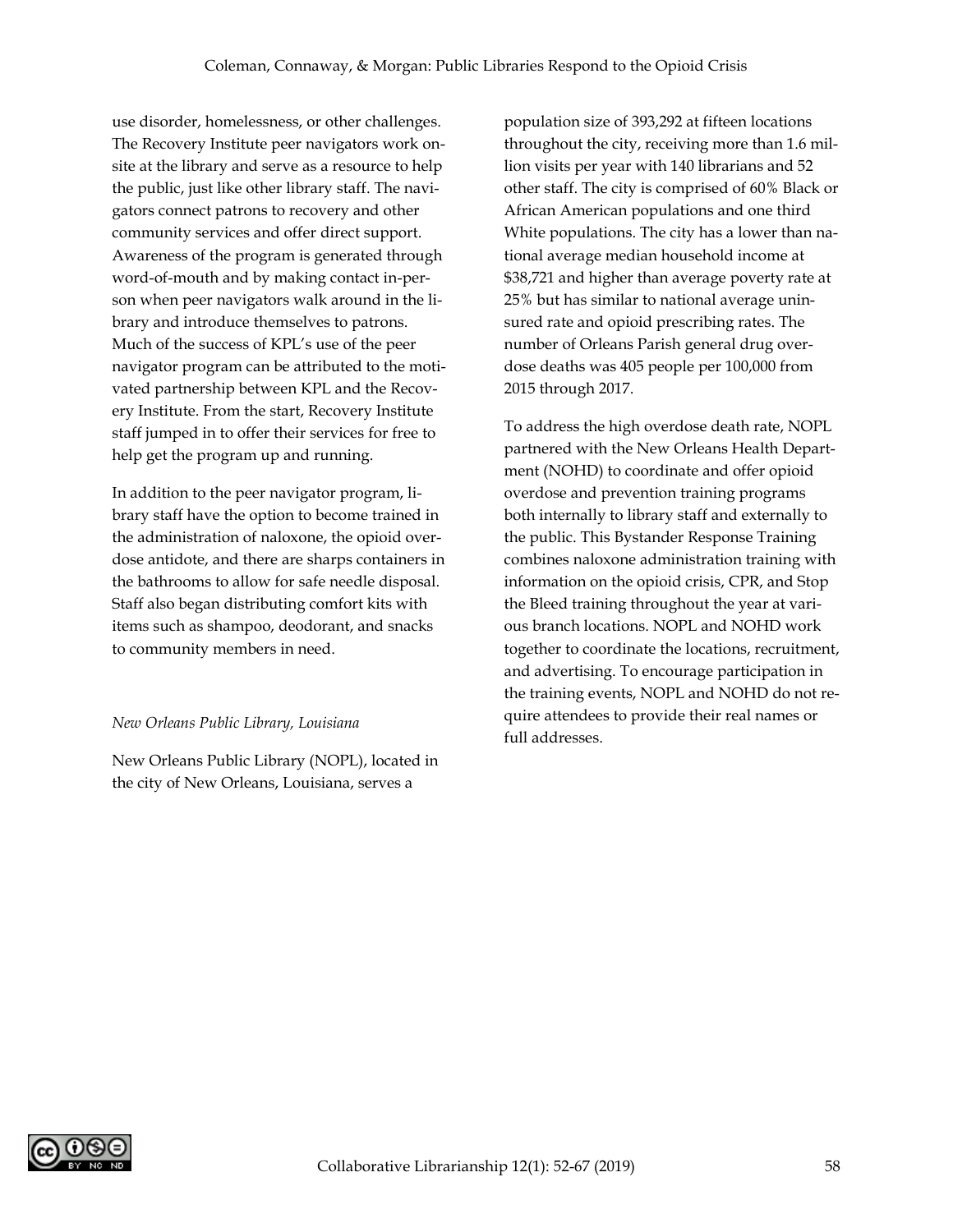**Figure 4.** New Orleans Public Library staff member preparing to present. Photo courtesy of New Orleans Public Library.



In addition, NOPL and NOHD are also working together to secure funding to install sharps containers in all library restrooms and on the exterior of library buildings. NOHD also has tapped into a federal program called the Medical Reserve Corps (MRC). This is a group of volunteers that support their community during

health emergencies; volunteers sometimes have a public health or medical background, but often simply want to address public health concerns. The MRC has helped the health department in New Orleans expand its reach and capacity, including through this partnership with NOPL,

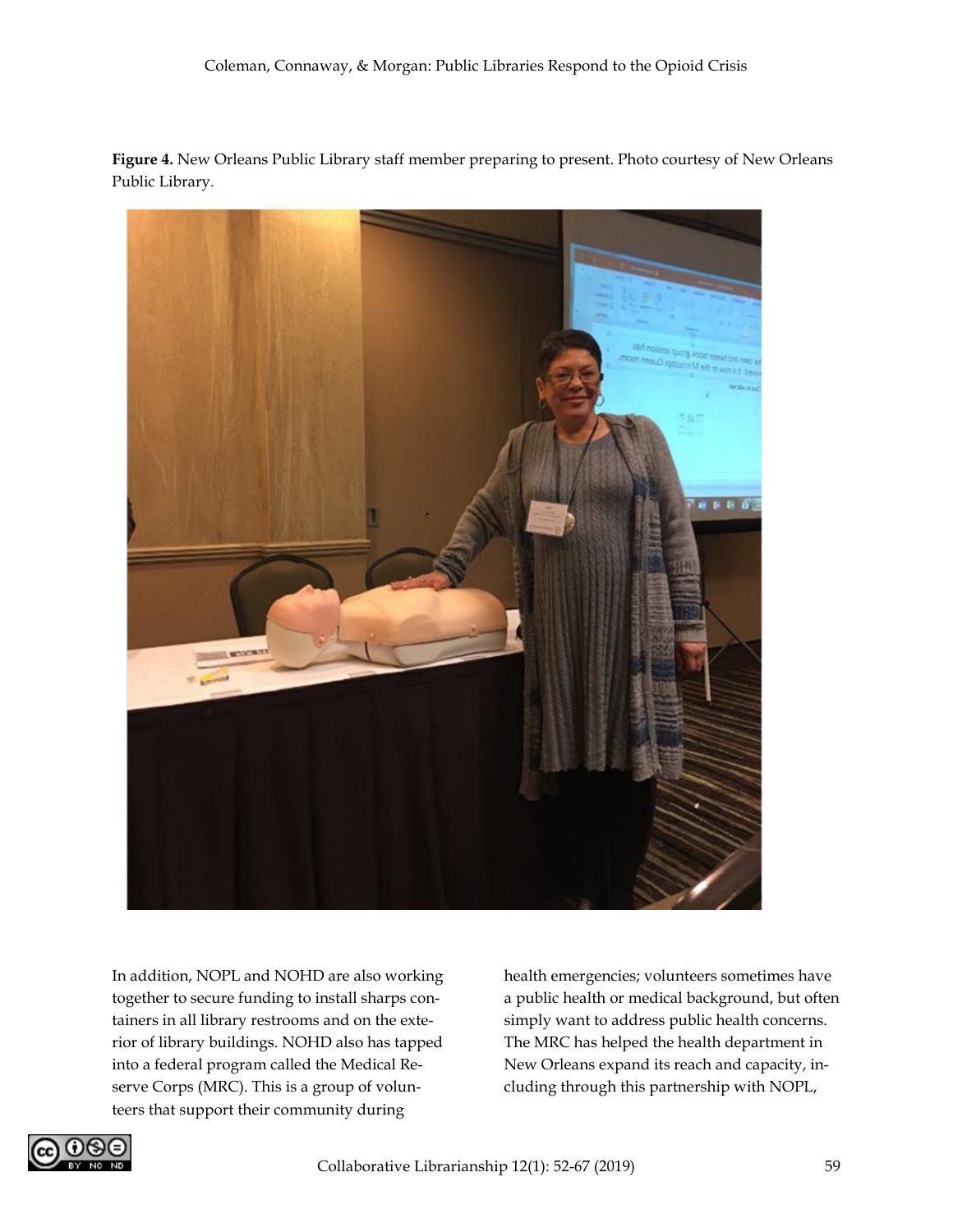where MRC volunteers often serve as the trainers for the Bystander Response Training.

#### *Peoria Public Library, Illinois*

Peoria Public Library (PPL) sits in the midwestern town of Peoria, Illinois and serves a population size of 115,007 with one main and four branch locations. The library reports more than 700,000 visits per year. The community is made up of almost two-thirds White populations, onequarter Black or African American populations, and 5% Asian American populations. The median household income is less than the national average at \$47,697, and the poverty rate is higher than the national average at 21%. The uninsured rate is less than the national average at 7.2%, whereas the opioid prescribing rate is slightly higher than the national average at 69.2 per 100 people.

PPL worked as a member of their Mayor's Community Coalition Against Heroin to bring Sam Quinones, author of *Dreamland*, a book that chronicles America's opioid epidemic, to provide a variety of community engagement events including a book discussion and author visits with local public schools, elected officials, and law enforcement. This book was selected as the focus for the annual One City, One Book project where everyone in the community is encouraged to read the same book, discuss it together, and participate in associated programming. The coalition received money via the city to host the author and purchase 500 books for the library to distribute for free to community members. Leading up to the author's visit, the coalition hosted community forums discussing opioids,

as well as viewings of the film, *Chasing the Dragon: The Life of an Opiate Addict* (2016), which focuses on the dangers of substance use disorder.

Following the author's visit, PPL decided to expand their efforts and received funding from Illinois Humanities to host four community discussions on heroin and opiates at different library locations. In addition, Bradley University's Osher Lifelong Learning Institute, which provides continuing education for people older than fifty, contacted PPL to inquire about offering a course addressing heroin and opiates. The library worked in partnership with the Institute to develop the curriculum, which resulted in a six-week, twelve-hour course where different community leaders presented on topics at each class. PPL also has provided naloxone training to their staff.

#### *Salt Lake County Library, Utah*

Salt Lake County Library (SLCL) operates with eighteen branch locations and one event center in Salt Lake County, Utah. It serves a population size of 878,380, with 113 librarians and 285.5 other staff, receiving more than 3.5 million visits per year. The county is made up of 80% White populations and 18% Hispanic or Latino populations. The county has a higher median household income than the national average at \$67,922 and a lower than national average poverty rate at 10.4%. From 2015 through 2017 there were 817 drug overdoses per 100,000 people. In 2015, more than 2.6 million opioid prescriptions were dispensed in Utah, which is the equivalent of almost one prescription per Utahn.10

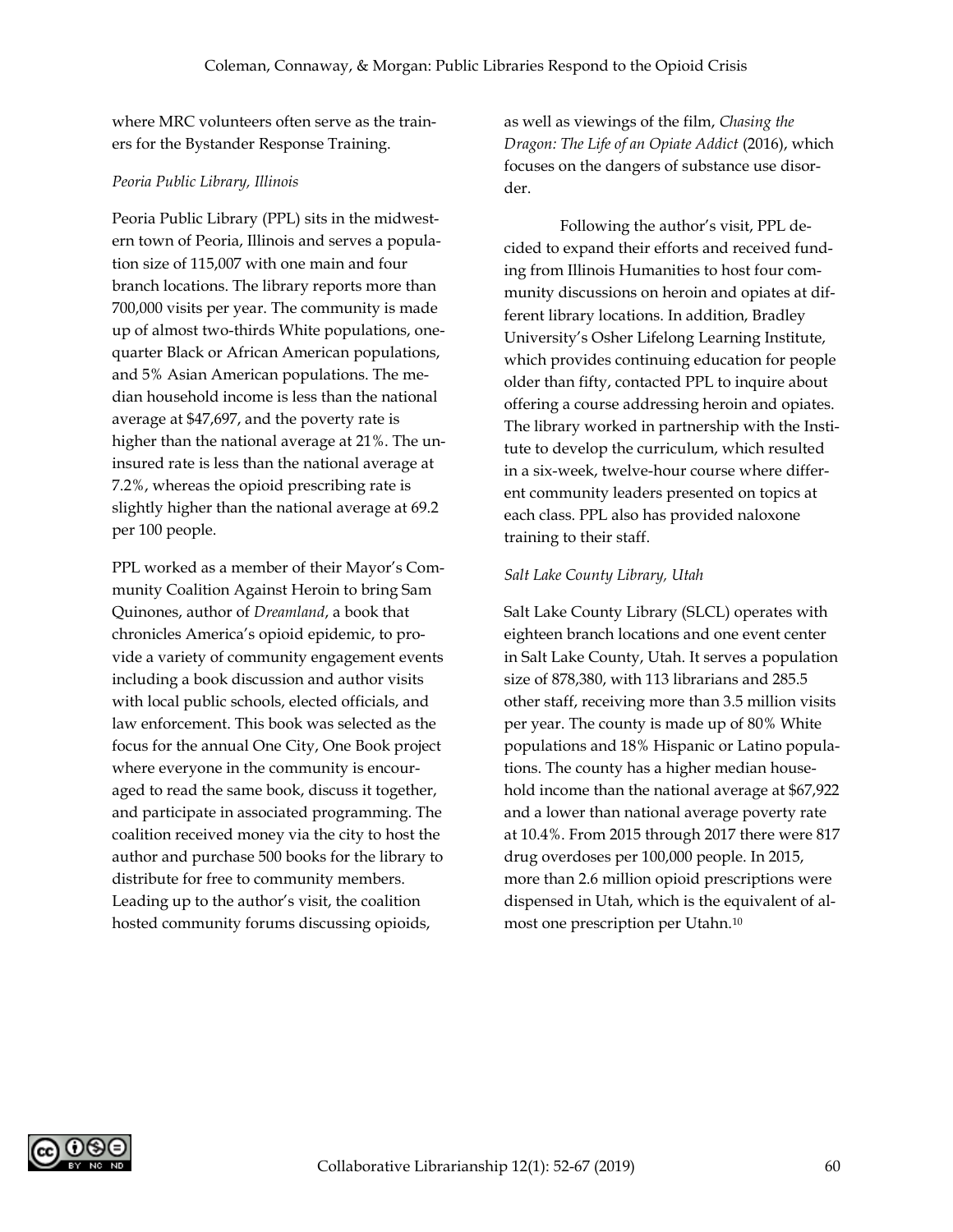

**Figure 5.** Use Only as Directed pill bottle display. Photo courtesy of Salt Lake County Library.

SLCL has conducted three key initiatives to respond to the opioid crisis. First, they partnered with the county health department, Intermountain Healthcare, and a local ad agency to implement a marketing campaign at the library titled "Use Only As Directed." The campaign depicted the magnitude of opioid prescriptions filled each day in Utah by hanging 7,000 paper pill bottles from the ceiling, in addition to other informational displays posted throughout the library. The overarching objectives for the Use Only as Directed campaign were to encourage people to speak to their health care providers about the inherent risks of opioids, discuss alternatives to opioids for pain management, and to learn about proper disposal of leftover opioids.

Second, each branch in the Salt Lake County system is stocked with naloxone kits for staff use, and all staff have the opportunity to become trained in naloxone administration. In addition

to standalone training, the library also has added naloxone training to the optional CPR training already provided to staff. The training includes information on recognizing the signs of an opioid overdose, statistics on who is impacted by the opioid crisis, how to administer naloxone, and information on available substance abuse resources.

Third, SCLC offers naloxone kits to the public for free (provided by their partner, Utah Naloxone) with information on how to administer them. Any patron can walk into the library and request a free naloxone kit, no questions asked. Up to two kits can be picked up per person, per visit. In order for a branch library to be eligible to distribute naloxone, at least one staff person from the branch must attend a naloxone training.

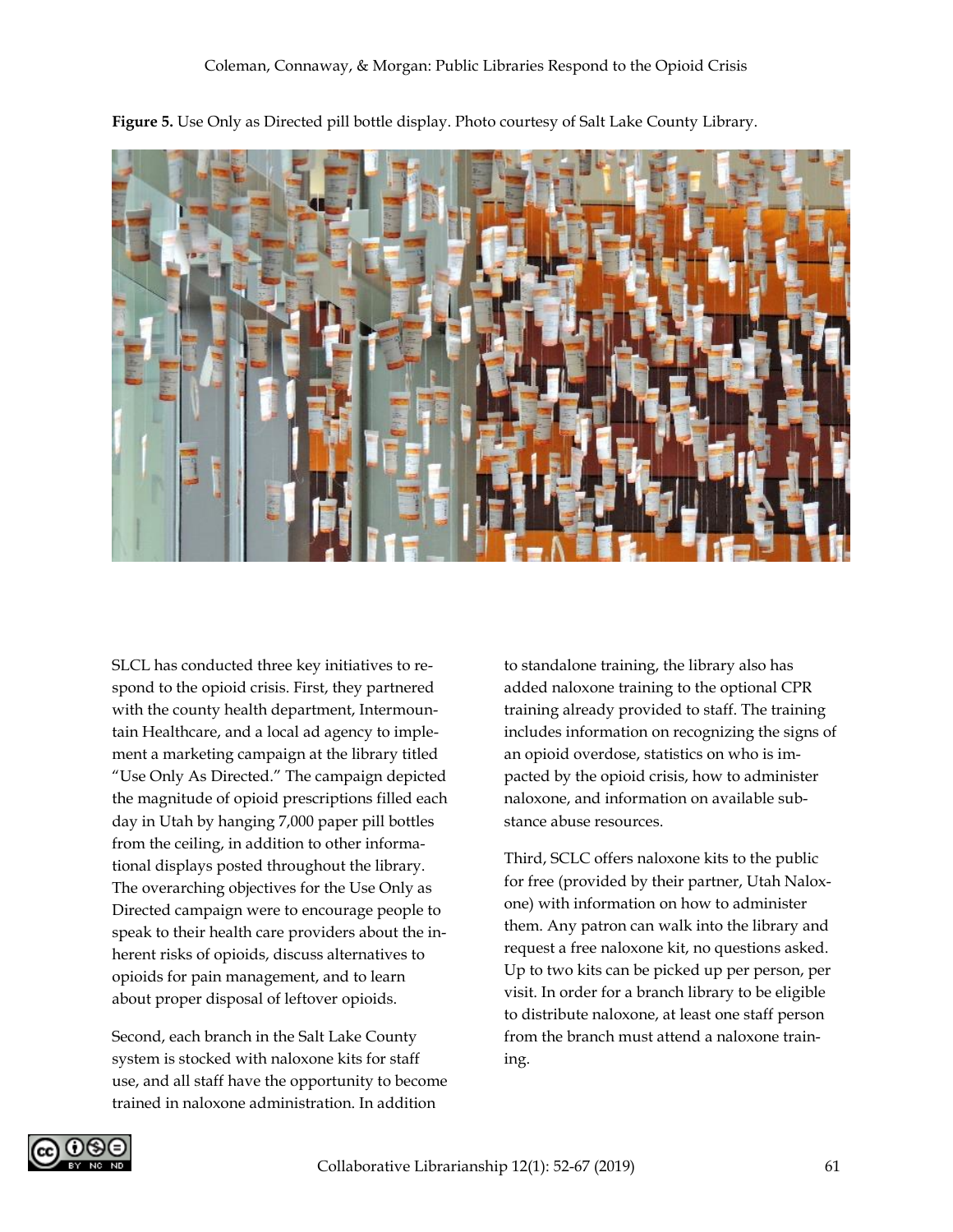#### *Twinsburg Public Library, Ohio*

Twinsburg Public Library (TPL) is located in Twinsburg, Ohio with a service population of 24,453. The library has one central location and has approximately 325,000 visits per year. Twinsburg has approximately three-quarters White populations, 14% Black or African American populations, and 6% Asian populations. The residents have higher high school diploma and bachelor's degree rates than the national average, a higher median income at \$75,365, a lower poverty rate at 6.7%, and a very low uninsured rate at 2.8%. The general drug overdose death rate for Summit County was 754 per 100,000 people from 2015 through 2017. From 2009 through 2016, there was a 277% increase in the number of yearly overdose-related fatalities.<sup>11</sup>

Before beginning opioid response activities, TPL conducted an informal community needs survey to understand how to best serve their patrons. The anonymous survey was available in the library, on the library's website, and through Facebook and Instagram. From the responses, the library learned that some of the community needs included recovery support groups and opportunities for counseling. As such, TPL facilitates Self-Management and Recovery Training, a program similar to Alcoholics Anonymous, for individuals seeking support for substance abuse or substance use disorder. The meetings are offered once per month, are anonymous, and signup is not required. Any patron dealing with issues related to misuse of substances like alcohol or opioids can attend.

TPL also serves as a Deterra® bag distribution site for its community. The Deterra® Drug Deactivation System is a drug disposal pouch for unneeded prescription and over-the-counter medications. People can dispose of these medications in a safe and environmentally friendly way in the privacy of their own homes. The library's community partner in this endeavor is Summit

County Community Partnership, which provides the library with the bags for free so any patron can pick them up at no charge. The library also offers educational events for the public on topics of mental illness and substance use disorder.

# **Partnership Findings**

All eight libraries worked closely with a range of partners to implement their opioid response programming, engaging up to three partners at a time. Many of the libraries developed new partnerships to implement the work, but others relied on existing partnerships that strengthened over the course of implementation. The most common partners engaged by the libraries were government agencies, such as the local health department, followed by nonprofit organizations. Libraries found health departments to be ideal partners because they are local public health experts and work directly within the community. For most libraries, health departments were a new partner.

In theory, there are four main types of partnerships that operate on a continuum from networking to coordinating to cooperating to collaborating, as identified by Arthur Himmelman. As the work becomes more complex, the partnership becomes stronger and more tightly linked, moving further along on the continuum.<sup>12</sup> As Figure 6 illustrates, addressing the opioid crisis is a complex social issue and the libraries are engaged in coordinating, cooperating, and collaborating partnerships. Usually, the more advanced the intervention, the stronger the partnership. For example, Blount County Public Library is collaborating in a multiyear effort with the Recovery Court to design and deliver life skills training to program participants. Other library partnerships are more focused on coordinating efforts, such as those that partnered to offer naloxone training.

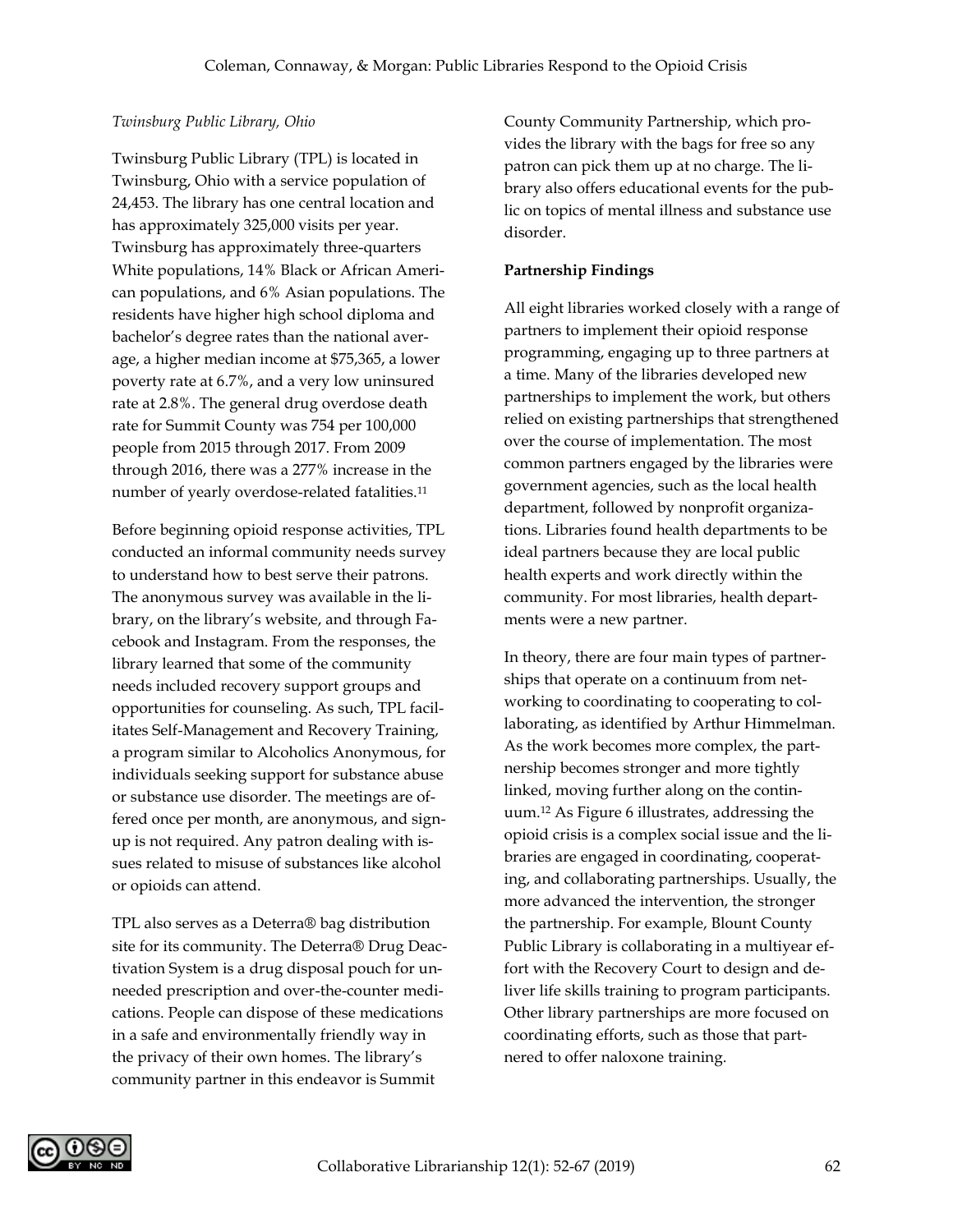**FIGURE 6.** Case Study Partnership Types



**Table 1.** Types of Partnerships

**Networking:** provides a forum for the exchange of ideas and information for mutual benefit, often through newsletters, conferences, meetings, and electronic information sharing.

**Coordinating:** involves exchanging information and altering activities for a common purpose.

**Cooperating:** involves exchanging information, altering activities, and sharing resources. It requires a significant amount of time, high level of trust, and sharing of turf.

**Collaborating:** includes enhancing the capacity of the other partner for mutual benefit and a common purpose, in addition to the above activities.

In almost all cases, the library initiated the partnership and outreach. To develop these partnerships, some libraries relied on personal relationships they had from previous work and others used the credibility of the library institution as leverage to form new partnerships. A few libraries had staff dedicated to community outreach, while others relied on existing library and partner staff to develop the collaboration over time. For the majority of community partners, this was the first time that they had worked with their local library.

Staff at these community partner organizations said that the mission of the library as a public space for everyone that shares information and resources made them ideal partners. Moreover, the libraries have a broad reach into the community that partners often do not have; this includes promotional marketing and communications to advertise the programming. The library also can provide physical space to host events or activities that are free of stigma, safe, and easily accessible to the public, something that not all

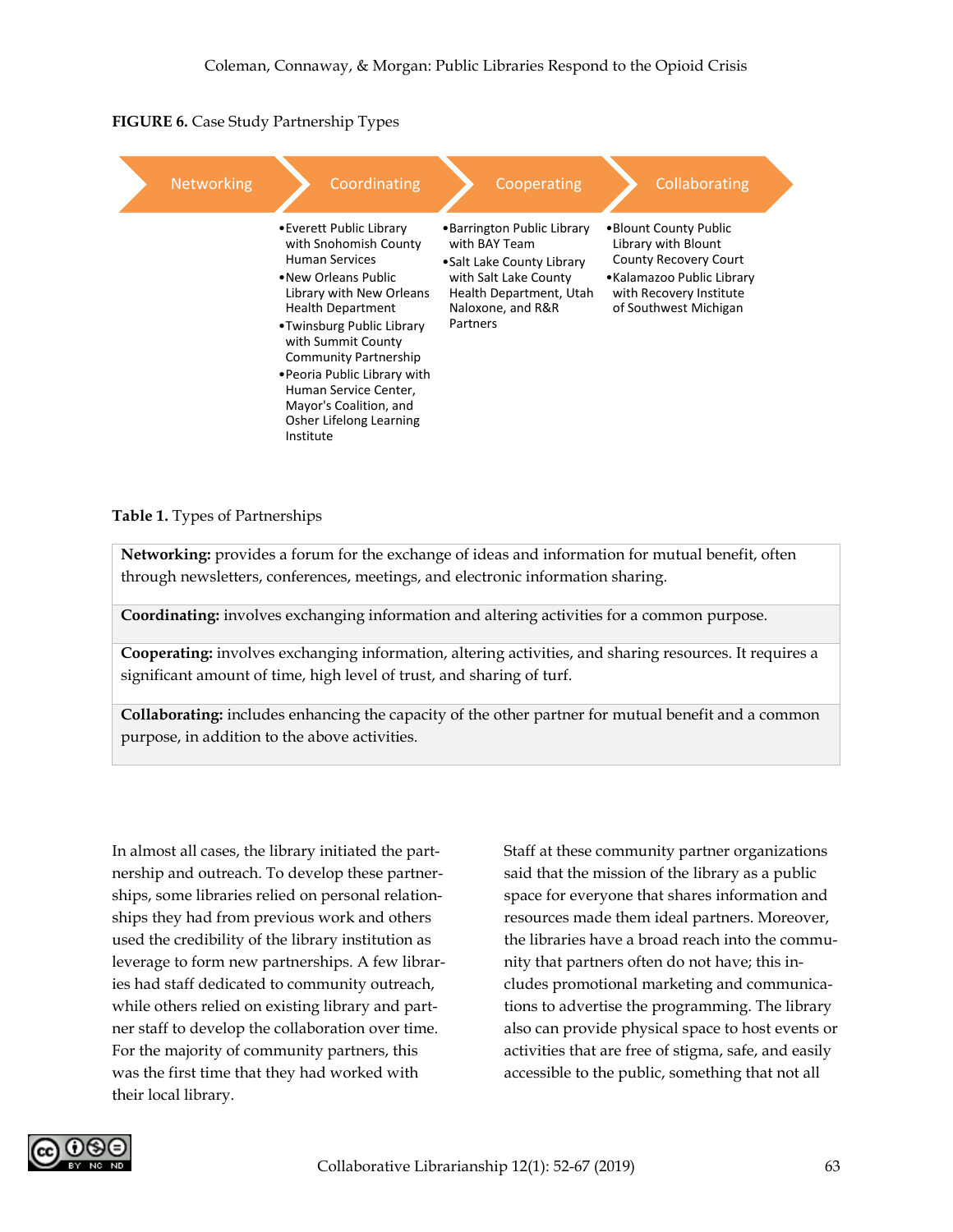partners have access to. Many of the partners indicated that they did not originally consider the library as a potential partner for this community crisis, but after having worked with the library, all partners stated they would do so again. One community partner frontline staff member articulated this sentiment:

"It's turned out to be a great partnership, in terms of logistics and in terms of support. The library and their staff have gone out of the way to sort of spread the word in ways that we wouldn't have access to, like getting it on the events pages, flyers at the library, and the magazines. And then the physical space actually has been very useful because the libraries are somewhere that is publicly accessible and publicly comfortable for people to show up and not feel like they're being funneled into some government agency."

At least half of the libraries were involved in some variation of a community coalition seeking to address substance misuse and the opioid crisis. Often these coalitions informed the library's opioid response activities. The coalitions allowed the libraries to capitalize on resources and capacities already available in the community and increase their reach. Moreover, the credibility of the organizations involved in these coalitions, such as mayors, elected officials, and trusted community organizations and nonprofits granted the library the political support needed for funding and community acceptance.

# **Perceived Impact**

Libraries reported many successes as a result of their opioid response activities. It is important to note, however, that program impacts and outcomes have not been formally evaluated. There are many reasons for this, including that these libraries only have recently begun their work and have not set up a tracking system and/or because the library does not have the budget or expertise for a formal evaluation. However, the

most common barrier reported was concern that collecting personal data might discourage participants from accessing programming due to the sensitive nature of the issue.

Interviewees were able to cite perceived impact and outputs from their work that included the following:

- *Increased community resources.* All eight libraries discussed increased availability of community resources as a result of their work, including access to peer navigators, programming events, books, and naloxone kits.
- *Developed new partnerships*. At least six libraries explicitly indicated that engaging in opioid response activities resulted in both strengthening their existing partnerships and developing new partnerships.
- *Received positive feedback from community members*. Numerous stories from library staff, community partner staff, and community members highlight the impact the opioid response activities has had on their lives. A community member in Blount County said this: "…being able to utilize the tools that they gave us versus just winging everything gives you a different level of confidence to take on everyday life."
- *Reached other libraries and community organizations.* The library's opioid response work often spread beyond their and their community partners' walls. This occurred both in other libraries nearby and in other community-based organizations. For example, in Twinsburg, the library and their partner hosted a meeting for surrounding libraries to learn about Deterra® bags and as a result, additional libraries have joined the distribution efforts. A community partner in New Orleans also shared: "Our

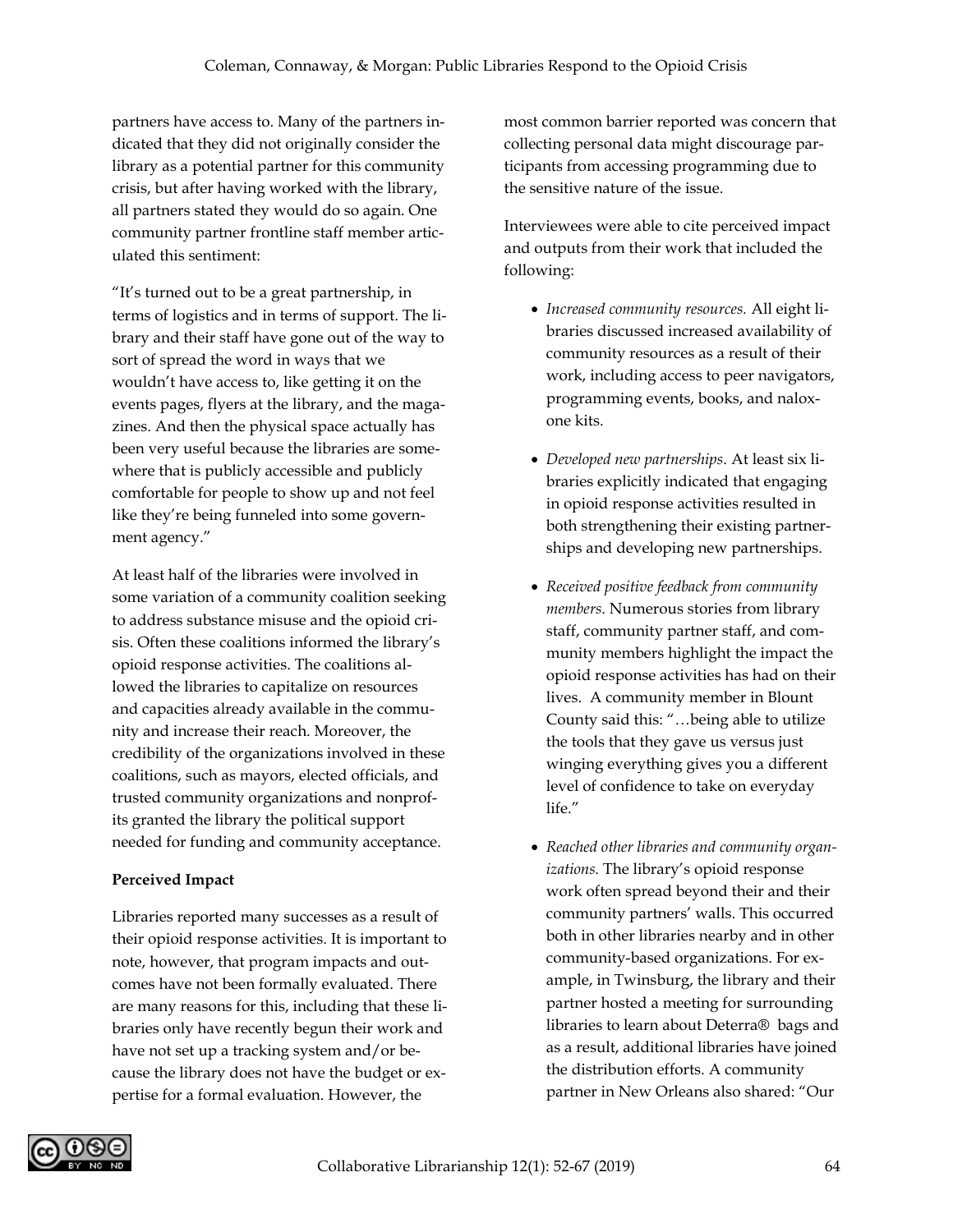library has been great about helping not only other libraries around Louisiana, but also other community groups here in New Orleans get connected and feel comfortable with it. I'll go to a community organization and they'll look at me like I'm crazy, but I'll say the library is doing this. Let me show you how they did it."

- *Began to address stigma against substance use disorder.* Interviewees were hopeful that their educational events were working to break down stigma in the community towards those who have substance use disorder, including among library staff. A community partner shared: "It's a very powerful thing to get all those different people and organizations coming in and advocating for a change in attitude and behavior surrounding opioids. And the library is where the rubber meets the road for reaching audiences. They're a gathering center and in a great place to put out social cause messaging that gets the dialogue going."
- *Increased positive perception of the library*. As a result of engaging in often new and diverse opioid response activities, interviewees expressed that they thought community members and organizations viewed the library as more essential to meeting local needs.

#### **Success Factors and Challenges**

Library and community partner interviewees were asked to reflect upon what may have contributed to the success of their opioid response activities. The one factor mentioned by all eight libraries was the importance of having champions to promote buy in and to drive the work forward within their library, their partner organization, or both. Most of the time, this work was implemented in addition to normal responsibilities and therefore needed a passionate individual able to overcome obstacles and put forth the additional effort. Usually this person was in a position of leadership within the library. Often there was a champion at the community partner organization as well.

Other success factors included having strong partnerships in the community, political or city support, starting small and letting the work grow naturally, and having an engaged and invested community.

In addition to identifying what contributed to their success, the librarians and their partners identified challenges they worked to overcome. Interviewees at six of the research locations shared how the strong stigma around substance misuse in the community impacted their work. The libraries and their partners feared how patrons with substance use disorder would be perceived by other library patrons, and some library staff shared that some patrons expressed concern that the library may no longer be safe because the new programming served populations with substance use disorder. As a result, some libraries intentionally reframed their work from opioid overdose prevention to wellness with a goal of encouraging more program attendance, and others did not advertise the programming broadly to the public to keep potential pushback to a minimum.

Many of the community partners brought up the need for additional funding to hire more staff to dedicate toward direct program implementation and promotion. There is also an ongoing need to buy more resources like naloxone kits and Deterra® bags to distribute to the public. Library interviewees also mentioned the importance of and need for funding to support programming and guest speakers.

#### **Conclusion**

The case study findings highlight the important influences the libraries' responses to their local

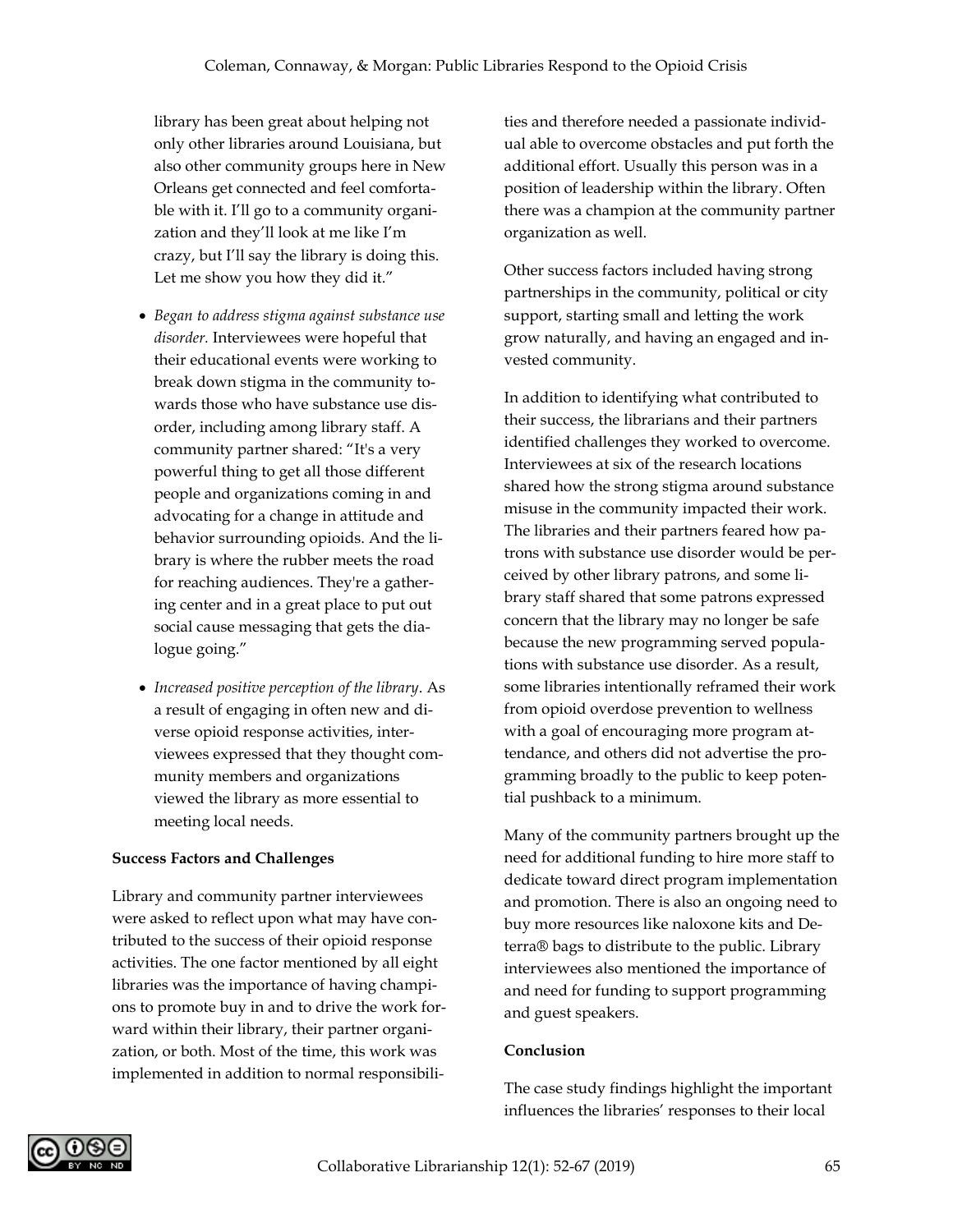opioid crisis had on their community, including increased relevant resources such as naloxone and drug disposal kits made available, a positive impact on individuals' lives, increased community awareness and knowledge about the opioid crisis, decreased stigma surrounding substance use disorder, increased positive perception of the library, and newly formed partnerships and strengthened existing ones.

Library opioid response programming ranges from stocking and training on naloxone administration to providing recovery services to more traditional community education events. Libraries most commonly partnered with local health departments to implement this work, in addition to other city or county agencies, nonprofit organizations, the judicial system, and coalitions focused on community improvements. A key challenge in the response to the opioid crisis was the presence of stigma in the community connected to substance use disorder. Funding to support programs also was raised as a common concern, with particular needs surfacing around

purchasing naloxone, bringing in guest speakers, supporting program evaluation, and marketing events.

The capacity of the staff of both the libraries and their partners is an important consideration for entering into partnerships, and a partnership is not a pre-requisite for supporting community needs around this essential community health crisis. But these responses highlight how libraries are engaging with social justice issues more regularly, expanding beyond their traditional role, and demonstrating their critical role in the community.

<sup>1</sup> Allen, Scott G., Larra Clark, Michele Coleman, Lynn Silipigni Connaway, Chris Cyr, Kendra Morgan, and Mercy Procaccini. 2019. *Libraries Respond to the Opioid Crisis with Their Communities: Summary Report*. Dublin, OH: OCLC. [https://www.oclc.org/research/publica](https://www.oclc.org/research/publications/2019/oclcresearch-public-libraries-respond-to-opioid-crisis.html)[tions/2019/oclcresearch-public-libraries-re](https://www.oclc.org/research/publications/2019/oclcresearch-public-libraries-respond-to-opioid-crisis.html)[spond-to-opioid-crisis.html](https://www.oclc.org/research/publications/2019/oclcresearch-public-libraries-respond-to-opioid-crisis.html)

2 Institute of Museum and Library Services. "Public Libraries Survey." Data Catalog. [https://www.imls.gov/research-evalua](https://www.imls.gov/research-evaluation/data-collection/public-libraries-survey)[tion/data-collection/public-libraries-survey.](https://www.imls.gov/research-evaluation/data-collection/public-libraries-survey)

<sup>3</sup> United States Census Bureau: American Fact Finder "Community Facts - Find Popular Facts (Population, Income, etc.) and Frequently Requested Data about Your Community."

[https://factfinder.cen](https://factfinder.census.gov/faces/nav/jsf/pages/community_facts.xhtml)[sus.gov/faces/nav/jsf/pages/commu](https://factfinder.census.gov/faces/nav/jsf/pages/community_facts.xhtml)nity facts.xhtml.

<sup>4</sup> Bureau of Labor Statistics, "November 2018 Unemployment Data," United States Department of Labor, [https://www.bls.gov/data/#unemployment.](https://www.bls.gov/data/#unemployment) <sup>5</sup> Centers for Disease Control and Prevention. "U.S. County Prescribing Rates, 2017." Opioid Overdose. [https://www.cdc.gov/drugover](https://www.cdc.gov/drugoverdose/maps/rxcounty2017.html)[dose/maps/rxcounty2017.html.](https://www.cdc.gov/drugoverdose/maps/rxcounty2017.html)

<sup>6</sup> University of Wisconsin Population Health Institute. *County Health Rankings Key Report 2019.* Madison, WI: University of Wisconsin Population Health Institute. [https://www.countyhealthrank](https://www.countyhealthrankings.org/reports/2019-county-health-rankings-key-findings-report)[ings.org/reports/2019-county-health](https://www.countyhealthrankings.org/reports/2019-county-health-rankings-key-findings-report)[rankings-key-findings-report.](https://www.countyhealthrankings.org/reports/2019-county-health-rankings-key-findings-report)